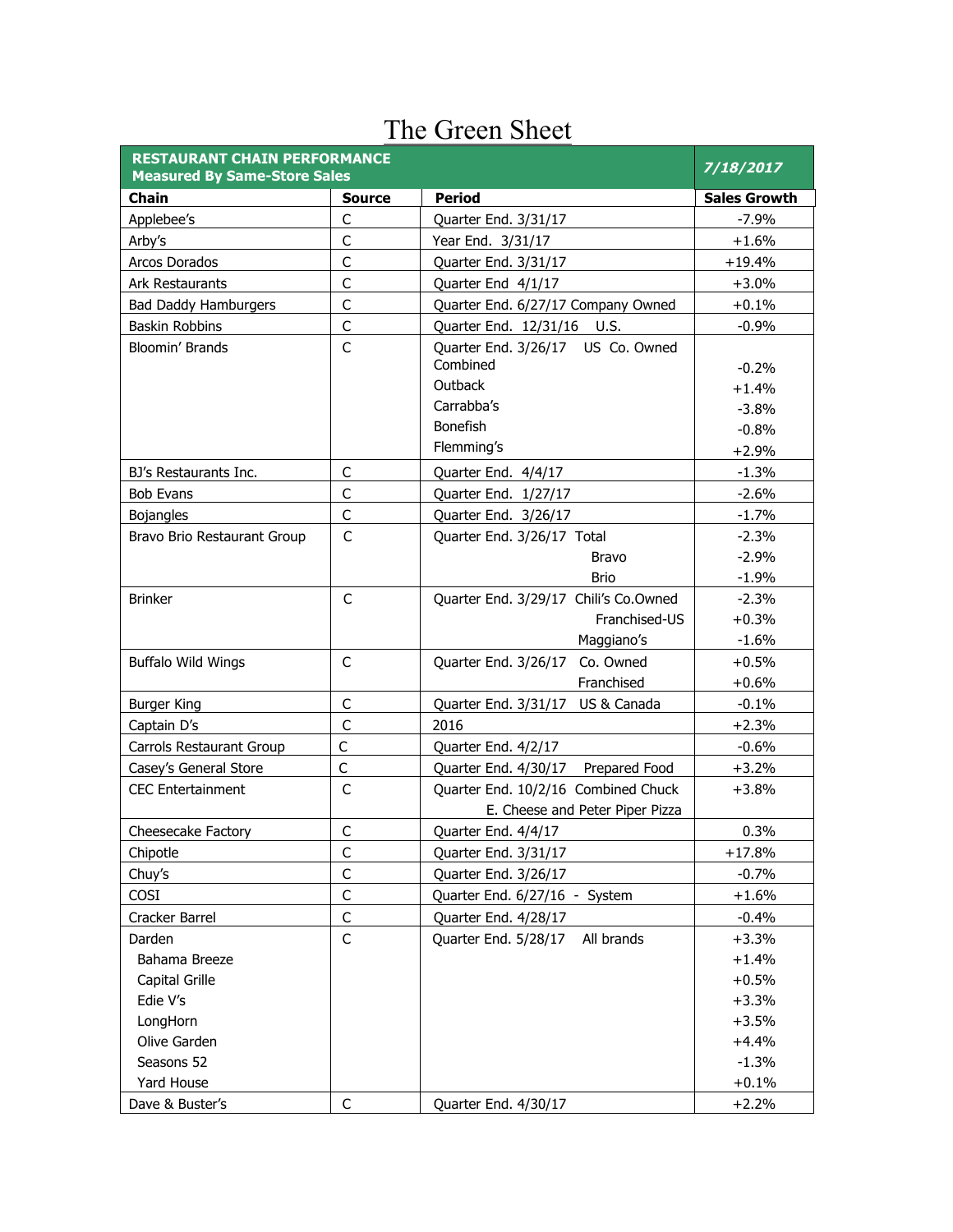| <b>RESTAURANT CHAIN PERFORMANCE</b><br><b>Measured By Same-Store Sales</b> | 7/18/2017    |                                          |                    |
|----------------------------------------------------------------------------|--------------|------------------------------------------|--------------------|
| Del Frisco                                                                 | C            | Quarter End. 3/21/17 Del Frisco Grille   | $-0.9%$            |
|                                                                            |              | Double Eagle                             | $-0.5%$            |
|                                                                            |              | Sullivan's                               | $+1.1%$            |
| Del Taco                                                                   | $\mathsf C$  | Quarter End. 3/28/17                     | $+4.2%$            |
| Denny's                                                                    | C            | Quarter End. 3/29/17 System              | $-1.1%$            |
|                                                                            |              | Co. Owned                                | $-1.6%$            |
|                                                                            |              | Franchised                               | $-1.1%$            |
| Diversified Restaurant Holdings                                            | $\mathsf{C}$ | Quarter End. 3/26/1 Buffalo Wild Wings   | $-0.3%$            |
| Domino's                                                                   | $\mathsf{C}$ | Quarter End. 3/26/17 U.S. System         | $+10.2%$           |
|                                                                            |              | Company owned                            | $+14.1%$           |
|                                                                            |              | Franchised                               | $+9.8%$            |
| Dunkin' Donuts                                                             | C            | Quarter End. 4/4/17 U.S.                 | Flat               |
| El Pollo Loco                                                              | C            | Quarter End. 3/29/17 System              | $-0.3%$            |
|                                                                            |              | Co. Owned                                | $-0.4%$            |
|                                                                            |              | Franchised                               | $-0.2%$            |
| Famous Dave's                                                              | C            | Quarter End. 4/2/17<br>Co. Owned         | $-3.3%$            |
|                                                                            |              | Franchised                               | $-4.8%$            |
| Fazoli's                                                                   | $\mathsf C$  | Franchised<br>February                   | $+5.5%$            |
| Fiesta Restaurant Group                                                    | C            | Pollo Tropical<br>Quarter End. 4/1/17    | $-6.7%$            |
|                                                                            |              | Taco Cabana                              | $-4.5%$            |
| Fogo De Chao                                                               | $\mathsf{C}$ | Quarter End. 4/2/17 US Co. Owned         | $-0.3%$            |
| Good Times Burgers                                                         | $\mathsf{C}$ | Quarter End 6/27/17 Co. Owned            | $+3.7%$            |
| Habit Burger                                                               | $\mathsf{C}$ | Quarter End. 3 /28/17 Company Owned      | $+0.9%$            |
| Ignite Restaurant Group                                                    | C            | Quarter End. 4/3/17 Joe's Crab Shack     | $-14.3%$           |
|                                                                            |              | <b>Brick House Tavern</b>                | $-12.6%$           |
| <b>IHOP</b>                                                                | $\mathsf C$  | Quarter End. 3 /31/17                    | $-1.7%$            |
| J. Alexander's Holdings                                                    | C            | Quarter End. 4/2/17                      |                    |
|                                                                            |              | J.Alexander's / Redland's                | $+3.4%$            |
|                                                                            |              | Stony River Steakhouse                   | $-0.5%$            |
| Jack in the Box                                                            | C            | Quarter End. 4/16/17 System              | $-0.8%$            |
|                                                                            |              | Co. Owned                                | $-2.4%$            |
|                                                                            |              | Franchised                               | $-0.4%$            |
| Jamba Inc.                                                                 | $\mathsf C$  | Quarter End. 1/3/17 - System             | $-2.2%$            |
|                                                                            |              | Co. Owned                                | $-2.5%$            |
|                                                                            |              | Franchised                               | $-2.2%$            |
| Kona Grill                                                                 | С            | Quarter End. 3/31/17                     | $-4.3%$            |
| Krispy Kreme                                                               | $\mathsf C$  | Domestic<br>Quarter End. 5/31/16         | $+0.7%$            |
| Logan's Roadhouse                                                          | $\mathsf C$  | Quarter End. 10/28/15                    | $-4.3%$            |
| Luby's                                                                     | C            | Quarter End. 6/7/17 - All Concepts       | $-2.7%$            |
|                                                                            |              | Luby's Cafeteria                         | $-2.5%$            |
|                                                                            |              | Fuddrucker's<br>Cheeseburger in Paradise | $-0.9%$<br>$-9.8%$ |
|                                                                            |              | Combo Units                              | $-5.5%$            |
|                                                                            |              |                                          |                    |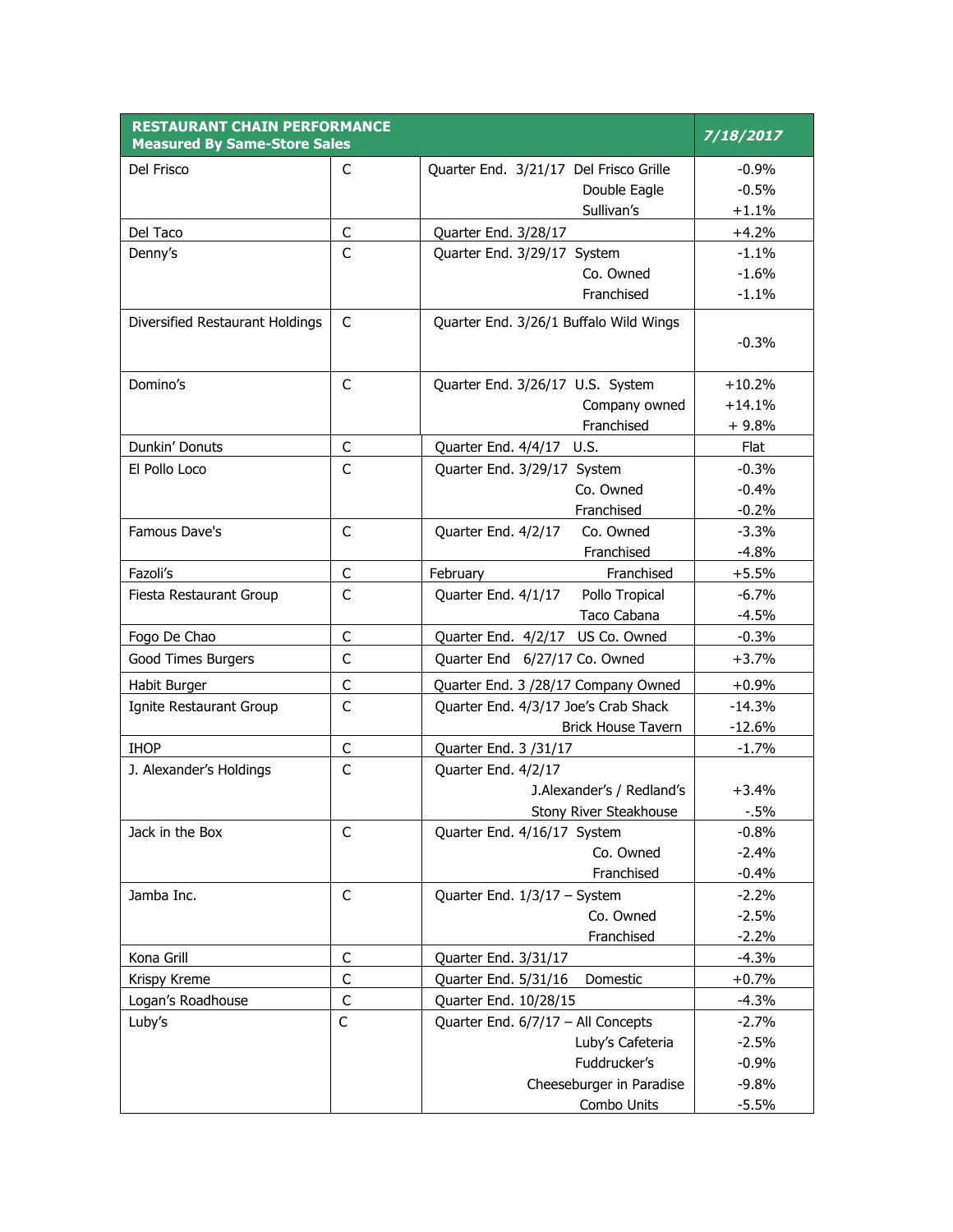| <b>RESTAURANT CHAIN PERFORMANCE</b><br><b>Measured By Same-Store Sales</b> |              |                                        | 7/18/2017 |
|----------------------------------------------------------------------------|--------------|----------------------------------------|-----------|
| McDonald's                                                                 | C            | Quarter End. 3/31/17<br>US.            | $+1.7%$   |
| Nathan's Famous                                                            | C            | Year Ending 3/26/2017 Company Owned    | $-7.5%$   |
| Noodles & Company                                                          | C            | Quarter End. 4/4/17 System             | $-2.0%$   |
|                                                                            |              | Company Owned                          | $-2.5%$   |
|                                                                            |              | Franchised                             | $-1.1%$   |
| <b>NPC International</b>                                                   | C            | Quarter End. 12/27/16 Pizza Hut        | $-1.2%$   |
|                                                                            |              | Wendy's                                | $+1.1%$   |
| One Hospitality Group                                                      | C            | Quarter End. 3/31/17 Owned STK         | $-1.8%$   |
|                                                                            |              | Owned & Managed STK                    | $+2.7%$   |
| Panera Bread Company                                                       | $\mathsf C$  | Quarter End. 3/27/17 System            | $+5.4%$   |
| Papa John's                                                                | $\mathsf{C}$ | Quarter End. 3/26/17 North America     | $+2.0%$   |
|                                                                            |              | Co. Owned                              | $+3.0%$   |
|                                                                            |              | Franchised                             | $+1.7%$   |
| Papa Murphy's                                                              | C            | Quarter End. 4/3/17 Domestic           | $-5.0%$   |
|                                                                            |              | Co. Owned                              | $-9.9%$   |
|                                                                            |              | Franchised                             | $-4.5%$   |
|                                                                            |              |                                        |           |
| Pollo Campero                                                              | C            | <b>US</b><br>Quarter End. 3/29/17      | $-0.3%$   |
| Popeyes Louisiana Kitchen                                                  | C            | Quarter End. 3/31/17<br>Domestic       | $-0.4%$   |
| Potbelly Sandwich                                                          | $\mathsf{C}$ | Quarter End. 3/27/17 Company Owned     | $-3.1%$   |
| Qdoba                                                                      | $\mathsf{C}$ | Quarter End. 4/16/17<br>System         | $-3.2%$   |
|                                                                            |              | Co. Owned                              | $-5.9%$   |
|                                                                            |              | Franchised                             | $-0.3%$   |
| Rave Restaurant Group                                                      | C            | Pie Five Pizza<br>Quarter End. 3/20/17 | $-15.8%$  |
|                                                                            |              | Pizza Inn                              | $+0.1%$   |
| Red Robin                                                                  | C            | Quarter End. 4/16/17 (Co. Owned)       | $-1.2%$   |
| Ruby Tuesday                                                               | С            | Quarter End. 2/28/17 - Co. Owned       | $-4.0%$   |
| Ruth's Chris Steakhouse                                                    | $\mathsf{C}$ | Quarter End. 3/27/17 (Co. Owned)       | $+0.7%$   |
| Shake Shack                                                                | C            | Quarter End. 3/29/17                   | $-2.5%$   |
| Smoothie King                                                              | $\mathsf C$  | Year Ending 12/31/2016                 | $+9.1%$   |
| Sonic                                                                      | C            | Quarter End. 5/31/17 System            | $-1.2%$   |
|                                                                            |              | Company Owned                          | $-3.2%$   |
|                                                                            |              | Franchised                             | $-1.1%$   |
| <b>Starbucks</b>                                                           | $\mathsf C$  | Quarter End. 4/2/17 - US               | $+3.0%$   |
| Steak N Shake                                                              | C            | Year End. 12/31/16                     | $-0.4%$   |
| <b>Texas Roadhouse</b>                                                     | C            | Quarter End. 3/28/17 Co. Owned         | $+3.1%$   |
|                                                                            |              | Franchised                             | $+3.8%$   |
| Tim Horton's                                                               | $\mathsf C$  | Quarter End. 3/31/17 US                | $-0.1%$   |
| <b>Tropical Smoothie Cafe</b>                                              | $\mathsf C$  | Year Ending 12/31/16                   | $+4.0%$   |
| Wendy's                                                                    | C            | Quarter End. 4/2/17 North America      | $+1.6%$   |
| Wingstop                                                                   | $\mathsf C$  | Quarter End. 4/1//17 Domestic          | $-1.1%$   |